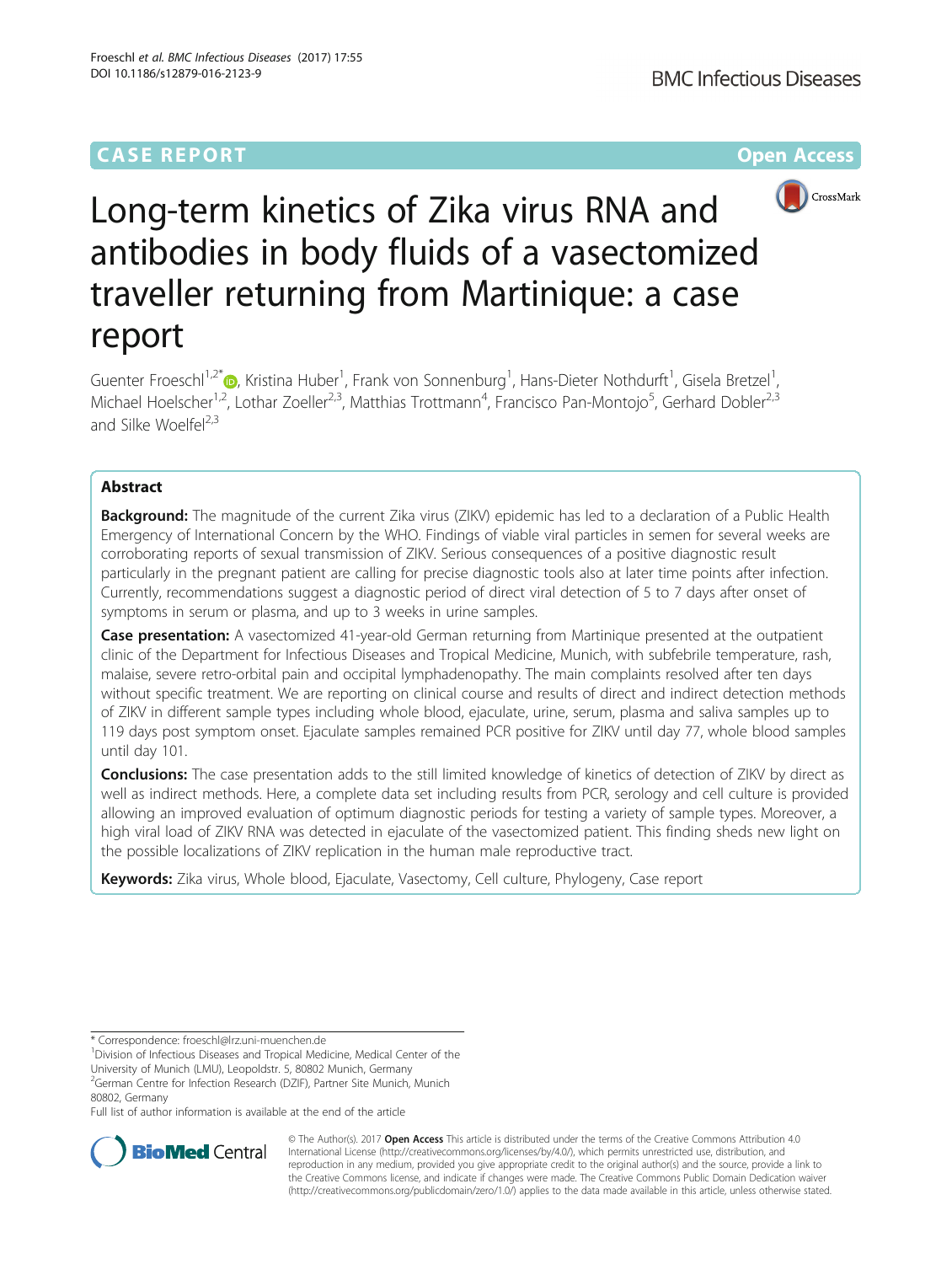## Background

Since its discovery in 1947 until 2007 only single cases of human Zika virus (ZIKV) infections with mostly benign presentations in Africa and South East Asia have been reported [\[1](#page-7-0)]. The disease entity has not received particular attention until recently, and in the 2010 edition of Harrison's Infectious Diseases for example the infection is not covered at all [[2\]](#page-7-0). After smaller outbreaks on the Yap islands and in French Polynesia, an unprecedented epidemic of ZIKV infections has been observed in South America and the Caribbean since 2014, with an estimated number of more than 1 million cases by now in Brazil alone [[3\]](#page-7-0). The concomitant appearance of neonatal neurological malformations and cases of Guillain-Barré-syndrome in regions affected by the ZIKV epidemic have led to a declaration of a Public Health Emergency of International Concern by the WHO on 01 February 2016 [[4\]](#page-7-0). The potentially severe consequences of a positive diagnosis in pregnant women are contrasted by weaknesses in the diagnostic algorithms currently in use. In patients presenting symptoms that are suggestive of ZIKV infection (fever and/or rash, plus arthralgia or arthritis or conjunctivitis) confirmation of the infection is based on serological testing of serum samples for IgM and IgG antibodies against ZIKV and on nucleic acid amplification tests in serum and urine samples [\[5](#page-7-0)]. Serological diagnosis is regularly hampered by crossreactivities with antibodies against other flaviviruses resulting from prior infections or vaccinations. For the nucleic acid amplifications tests, the reportedly brief diagnostic period of only 5 to 7 days when using standard samples such as plasma and serum reduces the diagnostic sensitivity of these very specific methods [[6\]](#page-7-0). However, the use of urine samples may extend the detection period to up to 3 weeks [[5\]](#page-7-0). Reports of sexual transmission of ZIKV and the detection of ZIKV RNA in ejaculate beyond 60 days post symptom onset make ejaculate a promising specimen for late diagnosis of Zika in male patients [[7, 8](#page-7-0)]. The location and mechanisms of ZIKV persistence in the male reproductive organ are not yet clearly understood. Moreover, it is still unclear whether the prolonged detection in ejaculate is a general phenomenon in male patients as up to now only a limited number of cases have been investigated.

That in whole blood samples the virus may be detectable for longer periods of time as compared to serum samples has previously been reported for other flaviviruses such as dengue virus (DENV) [[9\]](#page-7-0) and West Nile virus (WNV) [[10](#page-7-0)], and most recently also for ZIKV [\[11](#page-7-0)].

In the human case reported by us now ZIKV was detected for a long period in various sample types up to 101 days post symptom onset. In addition, ZIKV could be successfully cultured from ejaculate.

## Case presentation

#### Clinical history and physical findings

A 41-year-old male patient presented at the outpatient clinic of the Department for Infectious Diseases and Tropical Medicine on 30 May 2016, one day after returning from Martinique where he had spent a two weeks holiday with his wife and his three children. The symptom onset was 6 days prior to presentation, still in Martinique and started with malaise and fever. A diffuse macular rash of the entire body (Fig. 1) developed on the following day, accompanied by fatigue, subjective hyperthermia, sweating, severe retro-orbital pain without signs of conjunctivitis, general myalgia, painfully enlarged occipital lymph nodes and pain in the elbow joints.

The travel history revealed previous trips to Vietnam in 2006, India in 2012, Turkey in 2014, and Guadeloupe in 2015, without any medical history suggestive of a previous flavivirus infection. The further previous history revealed in addition to routine immunizations vaccinations against tick borne encephalitis virus and yellow fever virus. Notably, the patient had been vasectomized for family planning purposes in 2015. Physical examination revealed a patient in only slightly reduced general condition and good nutritional status with an already pale but still clearly visible macular rash. An enlarged



Fig. 1 Macular rash on day three after symptom onset. Source: the photograph has been kindly provided by the patient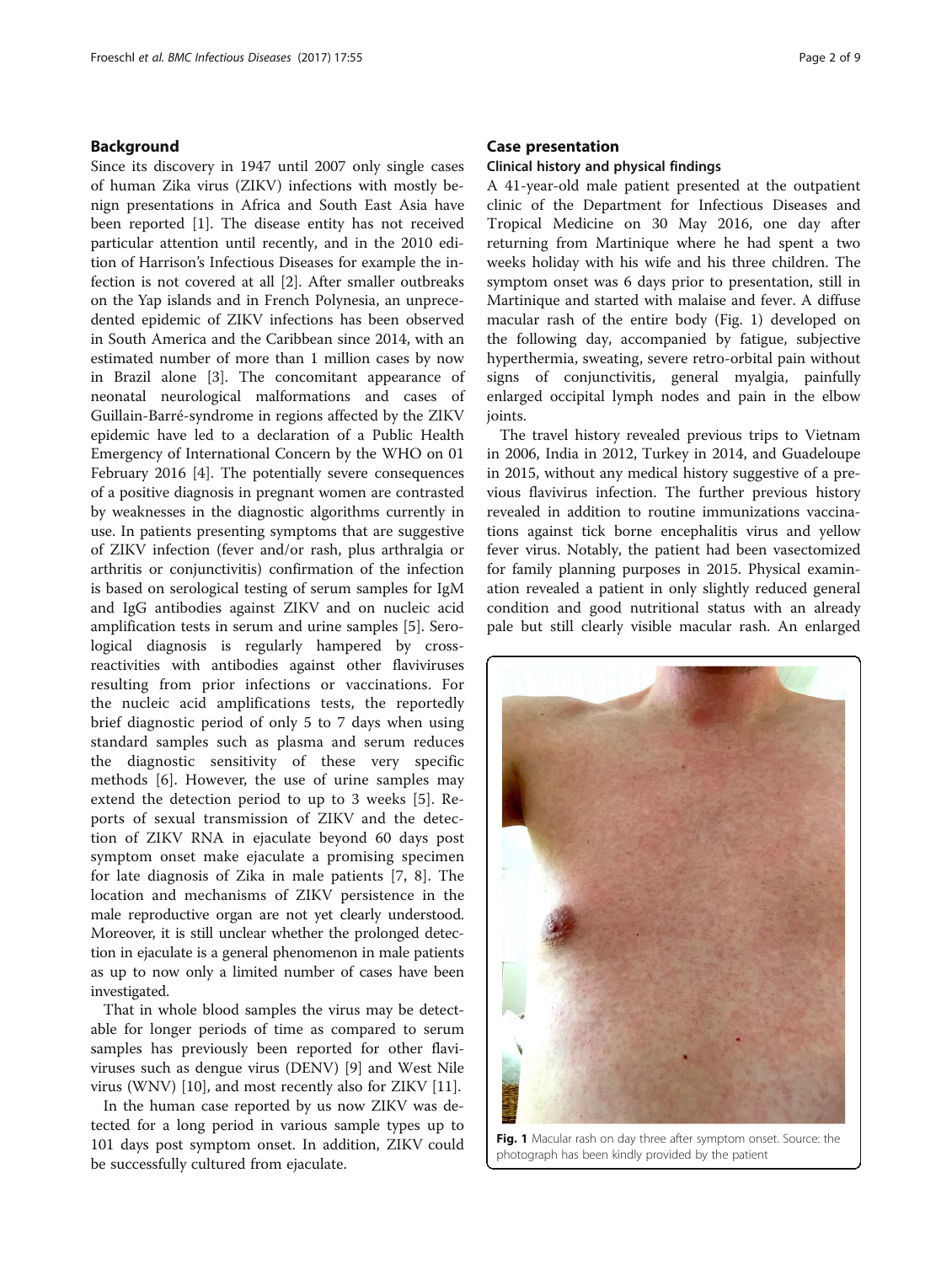lymph node was palpable and tender in the right occipital area. The auricular temperature was 37.4 °C. The remaining findings of the physical examination were not remarkable. On digital palpation of the prostate no abnormal finding could be noted. Ultrasound investigation of the abdomen revealed no pathological findings. The neurological examination yielded no remarkable results.

As a suspect case of ZIKV infection according to the case definition of WHO [[12](#page-7-0)] the patient was included, after signing an informed consent form, in an ongoing study of ZIKV infections ("Diagnostics of Zika virus Infection in Different Body Fluids") conducted jointly between the Department for Infectious Diseases and Tropical Medicine and the Department of Virology and Rickettsiology of the Bundeswehr Institute of Microbiology (BwIM). The study has been granted ethical clearance by the Ethics Committee of the Ludwig-Maximilians-Universität, Munich (opinion number 223–16).

## Clinical course

The patient recovered without receiving any specific treatment. All symptoms resolved completely by 10 June, besides a markedly depressed mood that lasted until the end of June.

## Laboratory investigations

Clinical samples were collected 6, 9 and 14 days after disease onset and from then on a weekly basis until 91 days after symptom onset. After day 91 the visit intervals were prolonged due to periods of absence of the patient. He was seen again on day 101, 112 and 119. Specimens were transported to BwIM, and stored at −80 °C prior to laboratory investigation.

In order to verify azoospermia in the vasectomized patient, examination of ejaculate by microscopy was conducted.

Nucleic acid preparation: Viral RNA was extracted using the QIAamp viral RNA Mini Kit (Qiagen, Hilden, Germany) according to the manufacturer's instructions. Prior to extraction, ejaculate, EDTA whole blood and saliva specimens were diluted 1:2 in nuclease free water to avoid PCR inhibition. PCR: All specimens were investigated for the direct detection of ZIKV using the commercially available real-time reverse transcriptase assay RealStar Zika RT PCR Kit (Altona, Hamburg, Germany). Coinfection with chikungunya virus (CHIKV) or dengue virus in the patient was excluded by testing the serum sample six days after symptom onset by means of the commercially available real-time reverse transcriptase assays RealStar Dengue RT PCR Kit and RealStar Chikungunya RT PCR Kit (both purchased from Altona, Hamburg, Germany), respectively, according to the manufacturer's instructions.

## Serology

Serological testing was conducted in all serum samples using commercially available immunofluorescence tests for the detection of IgG and IgM antibodies against ZIKV, DENV, CHIKV, Japanese encephalitis virus (JEV), tick-borne encephalitis virus (TBEV), West Nile virus (WNV) and yellow fever virus (YFV) (Euroimmun, Lübeck, Germany). Twofold dilutions of sera were subjected to endpoint titration with starting dilutions of 1:10, in order to determine IgM and IgG titers.

## Cell culture

Cultural isolation in 80% confluent monolayers of African Green Monkey kidney fibroblasts (Vero B4) and Aedes albopictus cells (C6/36) was attempted for urine, ejaculate, EDTA whole blood and saliva specimens. Samples were diluted 1:10 in minimal essential medium (MEM) (Life Technologies, Carlsbad, California, USA). Inocula of 500 μl each were added to 25  $cm<sup>2</sup>$  tissue culture flasks, incubated at 37 °C (Vero) or 28 °C (C6/36) for 1 h, then removed and replaced by 5 ml MEM containing 3% fetal bovine serum, 1% non-essential amino acids (Life Technologies, Carlsbad, California, USA) and 3% Antibiotics/ Antimycotics Solution (Life Technologies, Carlsbad, California, USA). Cultures were incubated at 37 °C or 28 °C for 7 days and then passaged using the procedure described above.

All cultures were observed daily for cytopathic effects. Also, viral growth was confirmed by Cycle Threshold (CT) value decrease in real-time reverse transcriptase-PCR assay between day 0 and day 7 of infection.

#### Sequence analysis

In order to subtype the strain of ZIKV in this patient sequences of two genomic regions (non-structural proteins 2b and 3 (NS2b/NS3) and 5′ untranslated region (5UTR)) were investigated.

PCR products were obtained by conventional reverse transcriptase-PCR. Briefly, fragments of 772 base pairs and 345 nucleotides size were amplified from the extracted nucleic acid using the primers Z4360 F 5′- CTCTgTACACTCCATCTgTggTC-3′ and Z5108 R 5′ gACAgTTAgCTgCTTCTTCTTCAg −3′(NS2b/NS3) and the primers 5UTR F 5′- TgTTgATCTgTgTgAATCAgACTg −3′and 5UTR R1c 5′-CTCTTCTAgATCTCCgTgCTTCAC −3′ (5UTR), respectively. All protocols were carried out using a superscript III high fidelity kit (Life Technologies) and an identical thermoprofile. Briefly, 5 μl RNA, 0.4 μM forward and reverse primers, 1 μl enzyme mix, 1 x buffer and 2.4 mM MgSO4 were mixed and PCR-grade water was added to a final volume of 50 μl/reaction. The thermoprofile consisted of 20 min reverse transcription at 50 °C and an initial denaturation for 2 min at 95 °C, followed by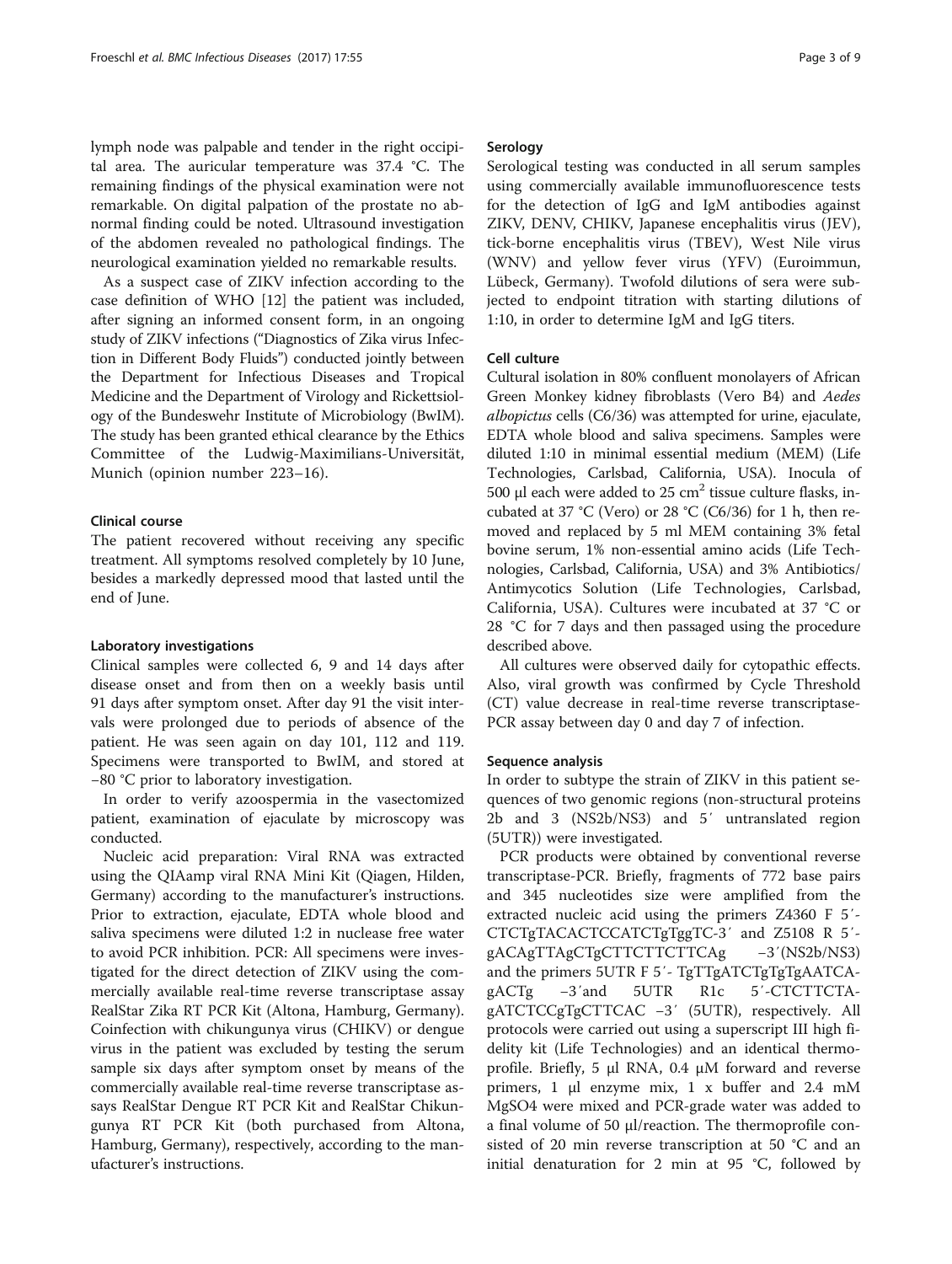40 cycles each featuring 15 s at 95 °C, 30 s at 58 °C and 30 s at 68 °C and a final extension step for 7 min at 68 °C. The obtained PCR fragments were analysed by Sanger sequencing conducted by an external contractor (GATC, Konstanz, Germany). Phylogenetic tree analysis was performed using the Maximum Likelihood Method based on the Tamura-Nei model and 1000 bootstrap replicates with Mega 5.0 [[13](#page-7-0)]. Identical clusters and highly similar confidence values were obtained by Maximum Parsimony method and Neighbour-Joining method.

Routine laboratory tests including blood count and clinical chemistry parameters as well as serological differential diagnostics for common infectious diseases were performed at the laboratory of the Department for Infectious Diseases and Tropical Medicine and an external sub-contractor.

## Results

Besides slightly elevated transaminases and C-reactive protein as well as mild micro-haematuria routine laboratory investigations revealed no pathological findings. The blood group was determined as group A, Rhesus factor positive. The Prostate Specific Antigen level in serum was within the limits of normal.

In a native ejaculate specimen and after centrifugation no spermatocytes could be identified by sampling 2x200 visual fields, indicating a successful vasectomy. There were  $0.7 \times 10^6$  round cells per ml ejaculate (these consist usually of immature spermatocytes and leucocytes in a non-vasectomized male), and among these  $0.05 \times 10^6$ peroxidase positive cells per ml (indicating neutrophil leukocytes). By microscopy neither immature spermatocytes nor epithelial cells were found by an experienced examiner.

## Molecular diagnostics

Initially, only a urine and a serum sample were tested for ZIKV, DENV and CHIKV. The urine tested PCRpositive for ZIKV on day 6 after symptom onset, while the serum sample was found to be PCR negative for ZIKV, DENV and CHIKV. A concurrent DENV and CHIKV infection was thus excluded.

Weekly follow up specimens from day 9 to day 77 included ejaculate, saliva and EDTA whole blood, in addition to serum and urine. Urine and saliva were found to be positive until day 14 and 21, respectively; both sample types were again tested positive on a single occasion on day 49 (saliva) and day 56 (urine). These resurgences were not accompanied by clinical symptoms in the patient. After day 77 only collection of ejaculate and whole blood samples was continued. Ejaculate and whole blood were tested positive for ZIKV by PCR until day 77 and 101 respectively. Collection of ejaculate samples was discontinued after day 91 when the second

consecutive negative result was obtained. The follow-up period was closed on day 119 when for the whole blood samples the second consecutive negative result was obtained (Fig. 2).

Serum and plasma samples did not yield any positive PCR-results throughout the investigation period. Detailed results are displayed in Table [1.](#page-4-0)

#### Serology

IgM antibodies were exclusively reactive against ZIKV antigen while for IgG a broad reactivity with other flaviviruses (DENV, JEV, TBEV, WNV and YFV) was observed. No IgM or IgG antibodies against CHIKV were observed throughout the whole investigation period. Anti-ZIKV IgM antibodies reached their peak on day 9 and turned undetectable on day 49, while anti-ZIKV IgG antibodies reached their peak on day 14 and remained detectable at a stable titer level until the end of the observed period. The serological course of ZIKV and DENV IgM and IgG is depicted in Fig. [3.](#page-4-0)

## Virus isolation

A ZIKV strain was isolated in both cell lines from an ejaculate sample collected on day 9, but only in Aedes albopictus cells in an ejaculate sample from day 21 post symptom onset. The strain was designated TM 100.16 ZIKV Martinique. Attempts for virus isolation from other sample types remained unsuccessful.

## Sequence analysis of the isolated ZIKV strain

Sequencing of PCR amplicons of the ZIKV strain isolated from the patient revealed an Asian strain of ZIKV. The phylogenetic tree that was constructed for non-structural proteins 2b and 3 (Fig. [4\)](#page-5-0) and for the 5′ untranslated region (Fig. [5\)](#page-5-0) by sequence alignment with reference data located the identified strain in close proximity to strains already identified in 2015 in Martinique, and in 2016 in Colombia and Mexico.

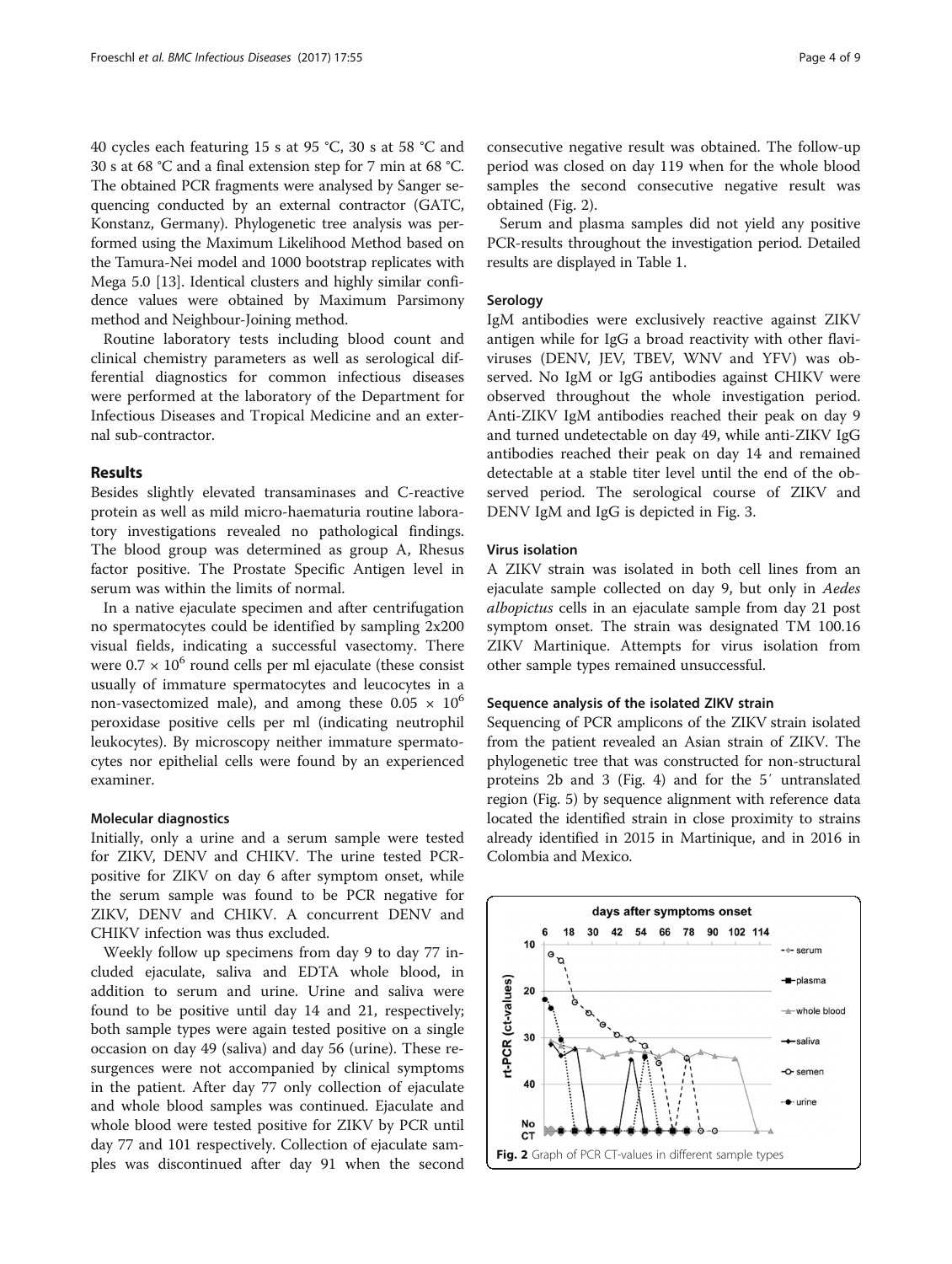<span id="page-4-0"></span>Table 1 Sample types and test results of laboratory examinations for ZIKV up to day 119 post symptom onset

| Days after symptom onset | PCR Results (CT-values) |             |             |             | Cell Culture | Serology Titers |       |
|--------------------------|-------------------------|-------------|-------------|-------------|--------------|-----------------|-------|
|                          | Urine                   | Saliva      | Whole Blood | Ejaculate   | Ejaculate    | lgM             | lgG   |
| day 6                    | pos (21.75)             | nd          | nd          | nd          | nd           | 160             | 640   |
| day 9                    | pos (23.67)             | pos (31.47) | pos (30.75) | pos (12.07) | pos          | 640             | 5120  |
| day 14                   | pos (30.44)             | pos (33.79) | pos (31.71) | pos (13.45) | neg          | 320             | 10240 |
| day 21                   | neg                     | pos (32.41) | pos (32.39) | pos (22.36) | pos          | 160             | 5120  |
| day 28                   | neg                     | neg         | pos (32.45) | pos (24.72) | neg          | 40              | 2560  |
| day 35                   | neg                     | neg         | pos (34.01) | pos (27.19) | neg          | 10              | 2560  |
| day 42                   | neg                     | neg         | pos (33.35) | pos (29.40) | neg          | 10              | 2560  |
| day 49                   | neg                     | pos (32.87) | pos (34.70) | pos (30.39) | nd           | neg             | 2560  |
| day 56                   | pos (34.1)              | neg         | pos (33.1)  | pos (31.77) | nd           | neg             | 2560  |
| day 63                   | neg                     | neg         | pos (33.95) | pos (35.40) | nd           | neg             | 2560  |
| day 70                   | neg                     | neg         | pos (32.66) | neg         | nd           | neg             | 2560  |
| day 77                   | nd                      | neg         | pos (34.14) | pos (34.34) | nd           | neg             | 2560  |
| day 84                   | nd                      | nd          | pos (33.05) | neg         | nd           | neg             | 1280  |
| day 91                   | nd                      | nd          | pos (33.92) | neg         | nd           | nd              | nd    |
| day 101                  | nd                      | nd          | pos (34.42) | nd          | nd           | nd              | nd    |
| day 112                  | nd                      | nd          | neg         | nd          | nd           | neg             | 1280  |
| day 119                  | nd                      | nd          | neg         | nd          | nd           | nd              | nd    |

ZIKV positive test results are typed in bold face. Only test results for sample types that tested positive at least once during the sampling period are shown. pos positive, neg negative, nd not determined

## Conclusions

The ZIKV epidemic in Latin America is also affecting German travellers returning from regions with circulating ZIKV infections. We are reporting a profound follow-up investigation in a vasectomized patient with ZIKV infection providing a detailed dataset of serological as well as molecular parameters elucidating the kinetics of ZIKV RNA presence in various sample types. We also contribute the results of our isolation attempts and the



sequence data of a new ZIKV strain. ZIKV RNA was detected over a long period of time up to 77 days post symptom onset in ejaculate and up to 101 days in whole blood samples of the patient. The prolonged detectability of viral RNA has recently been reported for some sample types such as ejaculate [[7\]](#page-7-0) saliva [[14\]](#page-7-0) or whole blood [[11\]](#page-7-0) by other authors, as well as the possibility of a resurgence of positive PCR results in saliva after prior conversion to negative [\[14](#page-7-0)]. The intermittent detection of ZIKV RNA in urine as demonstrated in this study might be interpreted as contamination due to the very close temporal relation of the collection of urine and ejaculate samples.

Notably, the patient has been successfully vasectomized in 2015. Thus, the persistence of ZIKV in the urogenital tract in males, or at least its location of shedding, which is still poorly understood in humans, can be narrowed down in the patient described in this study to the compartments of Cowper's glands, the prostate gland and seminal vesicles; the latter two contributing the largest fractions to the ejaculate volume. The low CTvalues found in ejaculate specimens and the prolonged detectability of viable ZIKV in this body fluid indicate that ZIKV might not only persist, but also replicate in a yet not clearly defined compartment of the male urogenital tract. ZIKV persistence in patients with clinical signs of prostatitis has been reported elsewhere [\[15](#page-7-0)]. However, our patient did not show any clinical signs of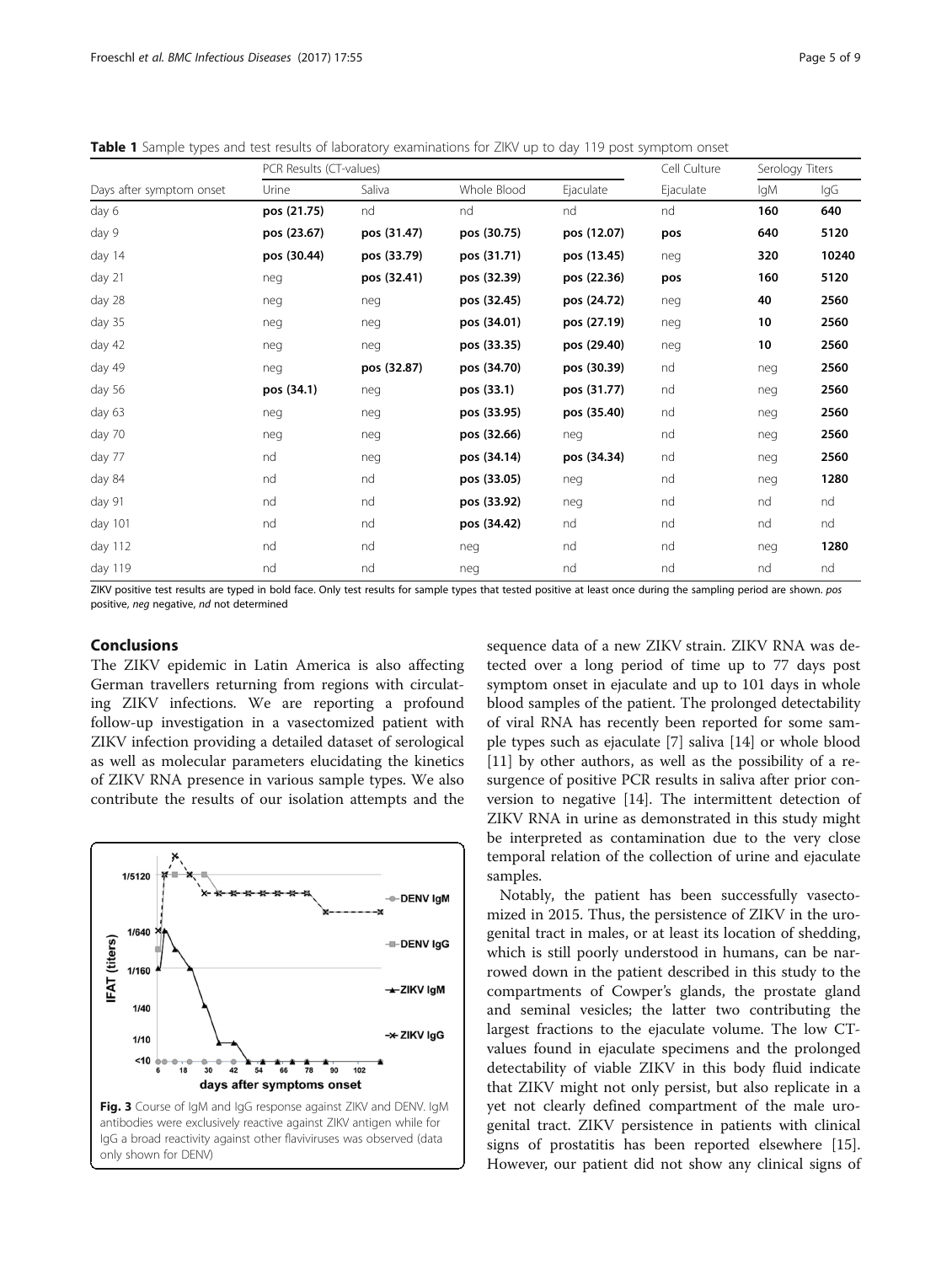<span id="page-5-0"></span>

inflammation in the urogenital tract, indicating that this is not a prerequisite for replication of ZIKV in this compartment. A recent report on another vasectomized patient returning from the Maldives also found ZIKV in ejaculate samples. There, a potentially sexual transmission to a partner has been discussed. However, the possibility of a mosquito-borne transmission in the wife cannot be entirely ruled out as she had accompanied the

index patient on the visit to the Maldives, and her symptoms started only 18 days after their return [\[16\]](#page-7-0). Mansuy et al. demonstrated the presence of ZIKV particles in the heads of spermatocytes [\[17\]](#page-8-0). In an attempt to identify the compartment in ejaculate harbouring ZIKV particles, Barzon et al. investigated both seminal plasma and the cellular compartment of ejaculate samples positive for ZIKV. They found ZIKV nucleic acids exclusively in the

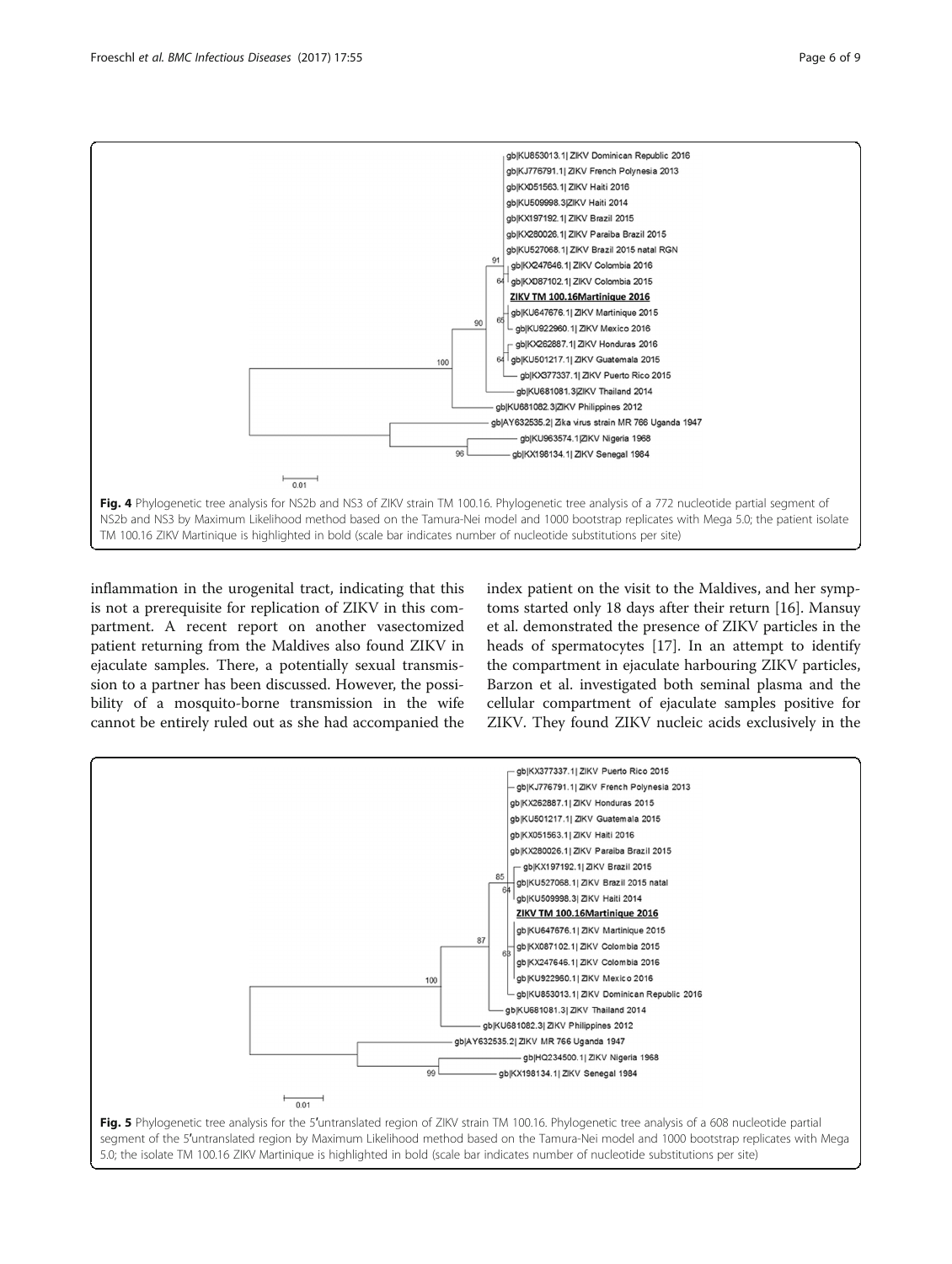cellular fraction [[18\]](#page-8-0). However, in this present study on a successfully vasectomized patient spermatocytes could be excluded as carriers of viral particles, it therefore may be speculated that other cellular elements may be involved, namely the round and peroxidase positive cells that were found in the ejaculate of our patient. These cells are either immature sperm forms (e.g. spermatocytes) or inflammatory cells (like neutrophils, lymphocytes, macrophages and epithelial cells) [[19](#page-8-0)]. In this patient presence of both immature spermatocytes and epithelial cells could be ruled out, therefore at large the cellular compartment of the ejaculate consisted of leukocytes. Also, the location of ZIKV particles in the male genitourinary tract might be variable and even the possibility that ZIKV might be capable to attach to a diverse number of cell types and thus be distributed in the organism has to be considered. In the future, investigations are needed to shed light on the anatomical location of viral persistence and the exact compartment in ejaculate that is responsible for the shedding and carriage of viral particles.

The successful cell-cultural isolation of ZIKV from the ejaculate in this patient demonstrated viability of the virus until at least 21 days post symptom onset. The failure of cell cultural isolation beyond this point of time might have been caused by deterioration of the viability of the virus due to low pH or other specimen-dependent influencing factors, as recently proposed by other authors [[20](#page-8-0), [21\]](#page-8-0). Thus, the potential of sexual transmission for a much longer period in this patient cannot be ruled out.

A prolonged isolation of viral RNA in whole blood samples has previously been proven for other flaviviruses, e.g. by Klungthong et al. for dengue virus [\[9](#page-7-0)] or by Lanteri et al. for West Nile virus [[10](#page-7-0)]. In the latter publication, a correlation between blood group A and higher viral loads has been claimed, possibly indicating an attachment of viral particles to erythrocyte membranes. Our patient has also blood group A.

Our results also indicate that ZIKV particles might be bound to cellular structures, because serum samples recovered from the same venepuncture as well as plasma samples obtained after centrifugation of a ZIKV positive whole blood sample were tested negative for ZIKV RNA. To clarify the exact localization of ZIKV particles in the cell compartment in blood, further analyses of distinct fractions of whole blood including the buffy coat, as well as imaging techniques such as electron microscopy and fluorescence in situ hybridization techniques in additional patients are planned.

Our data provide some evidence that during the late course of the disease, whole blood may be the type of sample giving the best diagnostic sensitivity. Current guidelines in vigour are suggesting collection of serum samples until day 7 after symptom onset, and of urine

until day 21 for direct detection of viral RNA. Investigations at later time points are based on serological, thus indirect detection methods. Based on findings of different groups that parallel our results, sample types have been suggested for later direct detection of ZIKV RNA, such as saliva or whole blood [[11, 14](#page-7-0)]. Based on the results of this study, whole blood seems to be the most promising candidate for late detection of viral particles in patients, especially, when IgM antibodies are no longer detectable. Ejaculate is another option in male patients and also allows late direct diagnosis, but is less suitable in routine diagnostics due to the restriction to male patients and the effort of specimen collection Therefore, it should be mainly considered as diagnostic sample for certain clinical settings, such as fertility clinics or couples wishing to become pregnant that travel frequently to or are residing in endemic regions. In addition, examination of ejaculate samples may be a means to rule out further infectiousness in male patients originating from non-endemic regions after having completed the recommended six months of sexual barrier protection, especially in couples that wish to conceive.

In terms of infection prevention, different current national and international guidelines have adapted their recommendations concerning sexual barrier protection for persons returning from ZIKV endemic countries. The periods of recommended use of barrier protection, such as condoms, is currently set to six months after return from an endemic region. These time frames are based on reports of observations of direct ZIKV detection in ejaculate, such as in this patient, rounded up by a safety time buffer [\[22](#page-8-0), [23\]](#page-8-0).

Saliva samples seem to be another suitable routine specimen type in the acute phase of the infection, with a slightly longer persistence time than in urine, but seem to remain positive for shorter periods than whole blood specimens. Saliva specimens may particularly be considered in situations where processing of blood samples may be difficult, such as in paediatric populations or in screening activities either of large populations or in low resource settings.

The long duration of detectability of viral RNA, and possibly also of viable and therefore infectious virions in whole blood presents a challenge to medical uses of human blood products. A risk of transmission of ZIKV by blooddonors as well as platelet donors has been reported recently [\[24\]](#page-8-0). It appears reasonable to suggest that blood donors need to be screened for potential exposure to ZIKV, and individuals fulfilling criteria of potential exposure (such as travelling in ZIKV endemic countries or having had sexual contact to a person that has travelled to ZIKV endemic countries within the past six months) should have a whole blood sample tested directly by PCR as well as indirectly by serological testing prior to donation.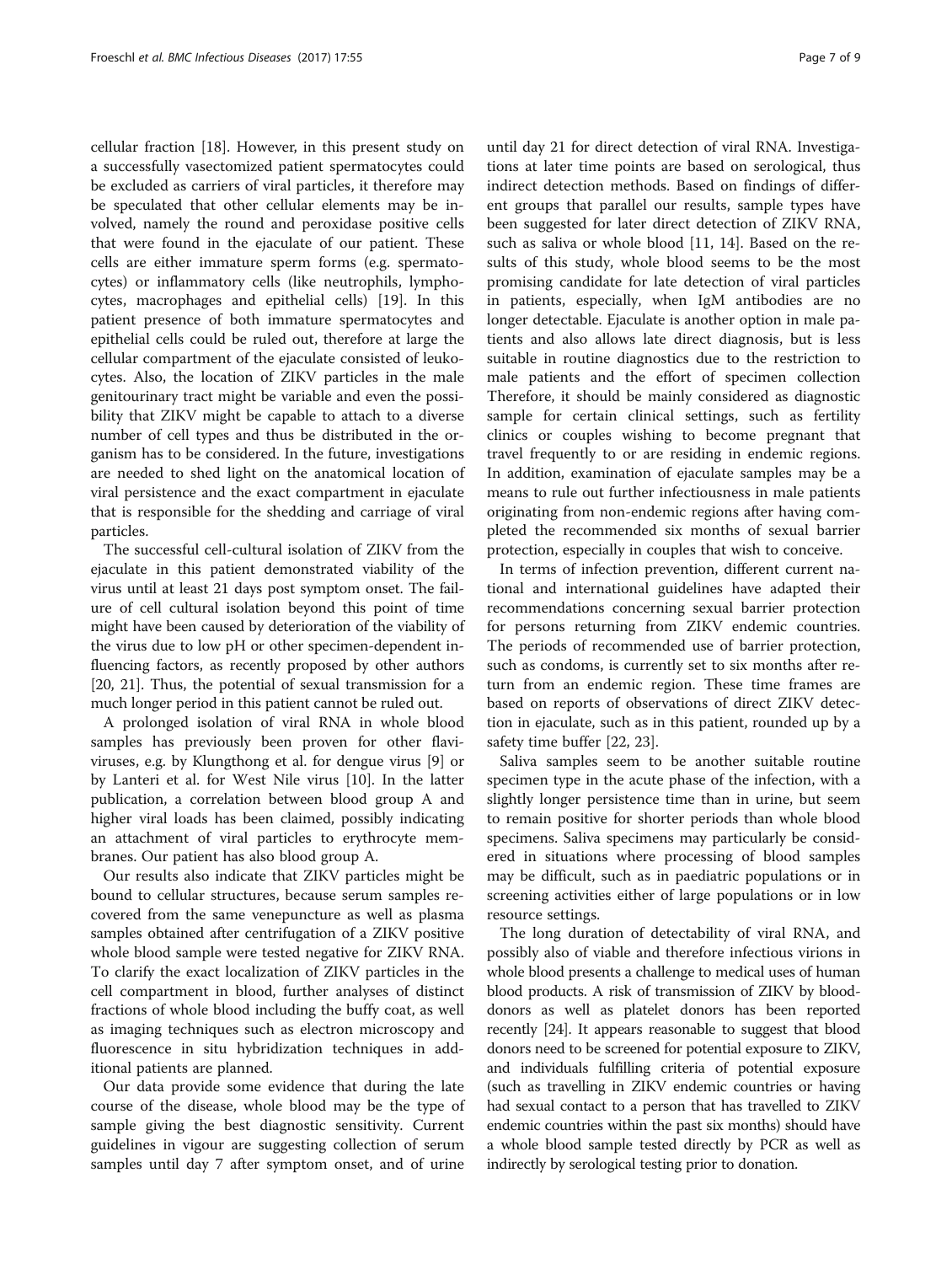<span id="page-7-0"></span>The serological profile in our patient revealed an expectable dynamic with an earlier peak in anti-ZIKV IgM antibodies as compared to anti-ZIKV IgG antibodies. On day 49, anti-ZIKV IgM antibodies were not detectable any more. As shown in Fig. [3,](#page-4-0) anti-DENV IgG antibodies also showed an early increase, while at no time point anti-DENV IgM antibodies were detectable. The IgG and IgM antibodies of the other investigated flaviviruses (JEV, TBEV, WNV and YFV) showed profiles similar to DENV. Since the patient had no medical history suggestive of a previous flavivirus infection but has been vaccinated against TBEV and YFV several years ago, it may be argued whether the IgG antibody profiles in assays directed at flaviviruses other than ZIKV developed due to cross-reactions between anti-ZIKV antibodies and the used immunofluorescence based serological assays, or whether an immunological memory that had been primed by previous vaccinations or unrecognized flavivirus infections underwent a bystander activation in the current course of an acute ZIKV infection.

In summary, the results of this case enhance the knowledge about long-term kinetics of direct and indirect ZIKV detection methods and moreover about possible locations for persistence of ZIKV in whole blood and the male reproductive tract.

#### Abbreviations

CHIKV: Chikungunya virus; CT: Cycle threshold; DENV: Dengue virus; JEV: Japanese encephalitis virus; PCR: Polymerase chain reaction; TBEV: Tick-borne encephalitis virus; WNV: West Nile virus; YFV: Yellow fever virus; ZIKV: Zika virus

#### Acknowledgements

Not applicable.

#### Funding

The work presented in this manuscript has exclusively been funded by own institutional funds of the authors.

#### Availability of data and material

All data generated or analysed during this study are included in this published article.

#### Authors' contributions

GF, KH, FS, HN, MH, MT and SW designed the study. GF and FP clinically examined the patient and retrieved samples from the patients. GF and KH retrieved samples from the patient. GB, LZ, GD and SW prepared and executed the laboratory investigations. GF and SW prepared the manuscript and accompanying files. All authors read and approved the final manuscript.

#### Authors' information

Not applicable.

#### Competing interests

The authors declare that they have no competing interests.

#### Consent for publication

The patient has read and signed a consent for publication form.

## Ethics approval and consent to participate

The study has been granted ethical clearance by the Ethics Committee of the Ludwig-Maximilians-Universität, Munich (opinion number 223–16). The patient has read and signed an informed consent form.

#### Author details

<sup>1</sup> Division of Infectious Diseases and Tropical Medicine, Medical Center of the University of Munich (LMU), Leopoldstr. 5, 80802 Munich, Germany. <sup>2</sup>German Centre for Infection Research (DZIF), Partner Site Munich, Munich 80802, Germany. <sup>3</sup>Bundeswehr Institute of Microbiology (BwIM), Neuherbergstrasse 11, 80937 Munich, Germany. <sup>4</sup>Department of Urology, Medical Center of the University of Munich (LMU), Marchioninistr. 15, 81377 Munich, Germany. <sup>5</sup>Department of Neurology, Medical Center of the University of Munich (LMU), Marchioninistr. 15, 81377 Munich, Germany.

#### Received: 30 August 2016 Accepted: 14 December 2016 Published online: 10 January 2017

#### References

- 1. Gatherer D, Kohl A. Zika virus: a previously slow pandemic spreads rapidly through the Americas. J Gen Virol. 2016;97(2):269–73. doi:[10.1099/jgv.0.000381.](http://dx.doi.org/10.1099/jgv.0.000381)
- 2. Kasper DL, Fauci AS. Harrison's Infectious Diseases. New York: McGraw-Hill; 2010.
- 3. European Centre for Disease Prevention and Control. Rapid risk assessment: Zika virus epidemic in the Americas: potential association with microcephaly and Guillain-Barré syndrome – 10 December 2015. Stockholm: ECDC; 2015.
- 4. World Health Organization. Zika Open; Bulletin of the World Health Organization. [http://www.who.int/bulletin/online\\_first/zika\\_open/en/](http://www.who.int/bulletin/online_first/zika_open/en/). Accessed 28 June 2016
- 5. Gourinat AC, O'Connor O, Calvez E, Goarant C, Dupont-Rouzeyrol M. Detection of Zika virus in urine. Emerg Infect Dis. 2015;21(1):84–6. doi[:10.](http://dx.doi.org/10.3201/eid2101.140894) [3201/eid2101.140894.](http://dx.doi.org/10.3201/eid2101.140894)
- 6. World Health Organization. Laboratory testing for Zika virus infection; Interim guidance,23 March 2016. [http://www.who.int/csr/resources/](http://www.who.int/csr/resources/publications/zika/laboratory-testing/en/) [publications/zika/laboratory-testing/en/.](http://www.who.int/csr/resources/publications/zika/laboratory-testing/en/) Accessed 23 June 2016
- 7. Atkinson B, Hearn P, Afrough B, Lumley S, Carter D, Aarons EJ, et al. Detection of Zika virus in semen [letter]. Emerg Infect Dis. 2016. http://dx. doi.org[/10.3201/eid2205.160107](http://dx.doi.org/10.3201/eid2205.160107).
- 8. Hills SL, Russell K, Hennessey M, Williams C, Oster AM, Fischer M, Mead P. Transmission of Zika Virus Through Sexual Contact with Travelers to Areas of Ongoing Transmission - Continental United States, 2016. MMWR Morb Mortal Wkly Rep. 2016;65(8):215–6. doi:[10.15585/mmwr.mm6508e2](http://dx.doi.org/10.15585/mmwr.mm6508e2).
- 9. Klungthong C, Gibbons RV, Thaisomboonsuk B, Nisalak A, Kalayanarooj S, Thirawuth V, Nutkumhang N, Mammen Jr MP, Jarman RG. Dengue virus detection using whole blood for reverse transcriptase PCR and virus isolation. J Clin Microbiol. 2007;45(8):2480–5.
- 10. Lanteri MC, Lee TH, Wen L, Kaidarova Z, Bravo MD, Kiely NE, Kamel HT, Tobler LH, Norris PJ, Busch MP. West Nile virus nucleic acid persistence in whole blood months after clearance in plasma: implication for transfusion and transplantation safety. Transfusion. 2014;54(12):3232–41. doi:[10.1111/](http://dx.doi.org/10.1111/trf.12764) [trf.12764.](http://dx.doi.org/10.1111/trf.12764)
- 11. Lustig Y, Mendelson E, Paran N, Melamed S, Schwartz E. Detection of Zika virus RNA in whole blood of imported Zika virus disease cases up to 2 months after symptom onset, Israel, December 2015 to April 2016. Euro Surveill. 2016;30:21(26). doi[:10.2807/1560-7917.ES.2016.21.26.30269](http://dx.doi.org/10.2807/1560-7917.ES.2016.21.26.30269).
- 12. World Health Organization. Zika Virus Disease, Interim Case Definitions 12 February 2016. [http://www.who.int/csr/disease/zika/case-definition/en/.](http://www.who.int/csr/disease/zika/case-definition/en/) Accessed 14 June 2016
- 13. Tamura K, Peterson D, Peterson N, Stecher G, Nei M, Kumar S. MEGA5: molecular evolutionary genetics analysis using maximum likelihood, evolutionary distance, and maximum parsimony methods. Mol Biol Evol. 2011;28(10):2731–9. doi[:10.1093/molbev/msr121](http://dx.doi.org/10.1093/molbev/msr121).
- 14. Barzon L, Pacenti M, Berto A, Sinigaglia A, Franchin E, Lavezzo E, Brugnaro P, Palù G. Isolation of infectious Zika virus from saliva and prolonged viral RNA shedding in a traveller returning from the Dominican Republic to Italy, January 2016. Euro Surveill. 2016;21(10): doi:[10.2807/1560-7917.ES.2016.](http://dx.doi.org/10.2807/1560-7917.ES.2016.21.10.30159) [21.10.30159.](http://dx.doi.org/10.2807/1560-7917.ES.2016.21.10.30159)
- 15. Foy BD, Kobylinski KC, Chilson Foy JL, Blitvich BJ, TravassosdaRosa A, Haddow AD, Lanciotti RS, Tesh RB. Probable non-vector-borne transmission of Zika virus, Colorado, USA. Emerg Infect Dis. 2011;17(5):880–2. doi[:10.3201/](http://dx.doi.org/10.3201/eid1705.101939) [eid1705.101939.](http://dx.doi.org/10.3201/eid1705.101939)
- 16. Arsuaga M, Bujalance SG, Díaz-Menéndez M, Vázquez A, Arribas JR. Probable sexual transmission of Zika virus from a vasectomised man. Lancet Infect Dis. 2016;16(10):1107. doi[:10.1016/S1473-3099\(16\)30320-6](http://dx.doi.org/10.1016/S1473-3099(16)30320-6).